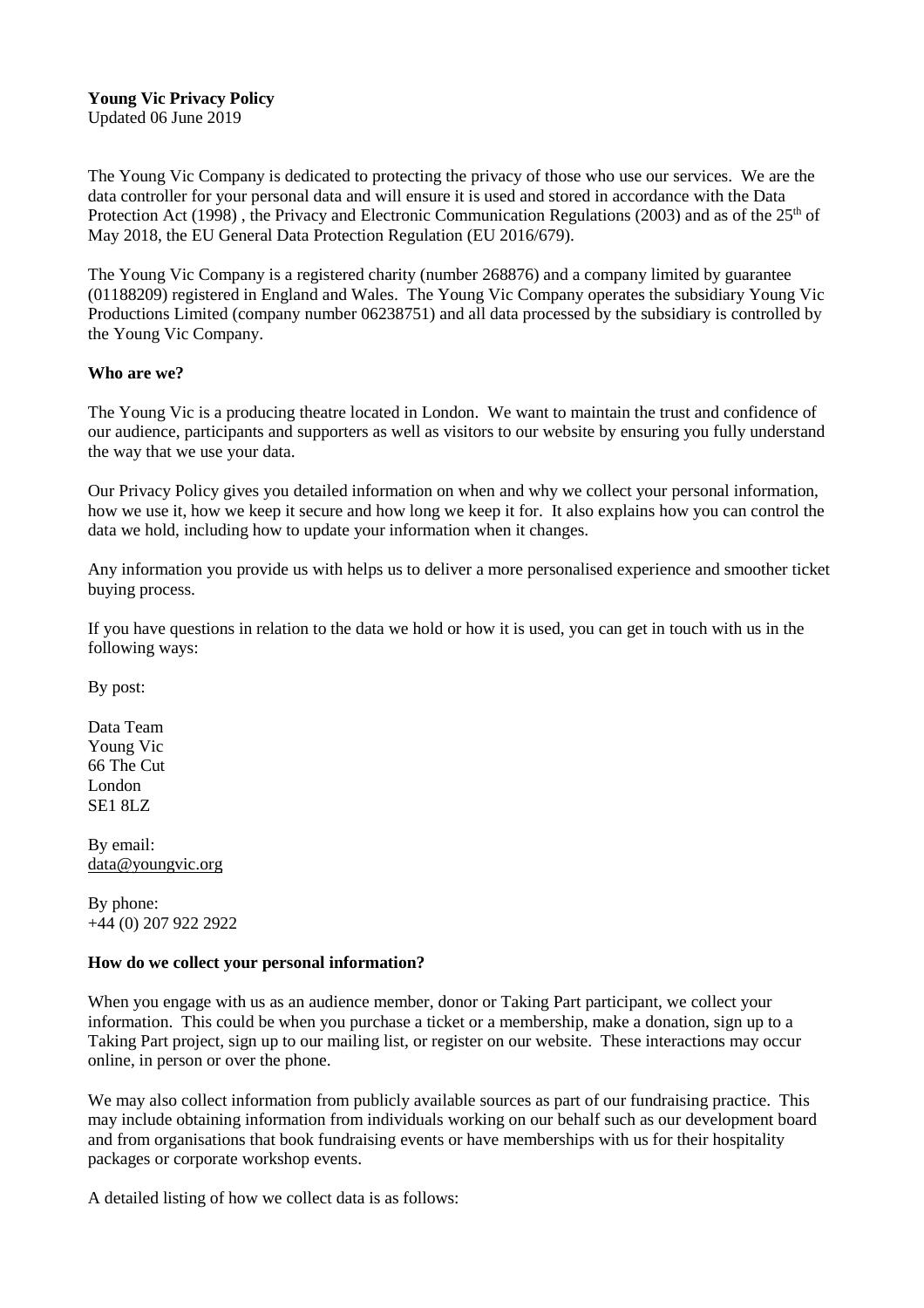- 1. When you create and account on our website at [www.youngvic.org.](http://www.youngvic.org/) Your account allows you to do the following:
	- · Purchase tickets
	- · Join as a member
	- · Make a donation
	- · Sign up to our mailing list
	- · Update your communication preferences
- 2. When you interact with us in person to:
	- · Purchase tickets
	- · Join as a member
	- · Join as a supporter
	- · Make a donation
	- · Attend a fundraising event or workshop
	- · Sign up to a Taking Part project
	- · Sign up to our mailing list
	- · Give us your access requirements
	- · Give feedback
- 3. When you contact us by phone to:
	- · Purchase tickets
	- · Join as a member
	- · Join as a supporter
	- · Make a donation
	- · Attend a fundraising event or workshop
	- · Sign up to our mailing list
	- Give us your access requirements
	- · Give us your dietary requirements for fundraising events
	- · Give feedback
- 4. When you contact us via post to:
	- · Join as a member
	- · Join as a supporter
	- · Attend a fundraising event or workshop
	- · Sign up to a Taking Part project
	- · Give feedback
- 5. When you email us with any information relevant to your booking, including the following:
	- · Access requirements
	- · Dietary requirements for fundraising events
	- · Give feedback
- 6. When you visit our website:
	- · through your IP address given to us by your browser/device
	- · through cookies see our [cookie](https://www.youngvic.org/cookie-policy) policy
- 7. When you purchase tickets to our shows via a third party
- 8. When you reply to a survey we have sent and choose to supply your email address. If you do not give us your email address, your answers will be anonymous.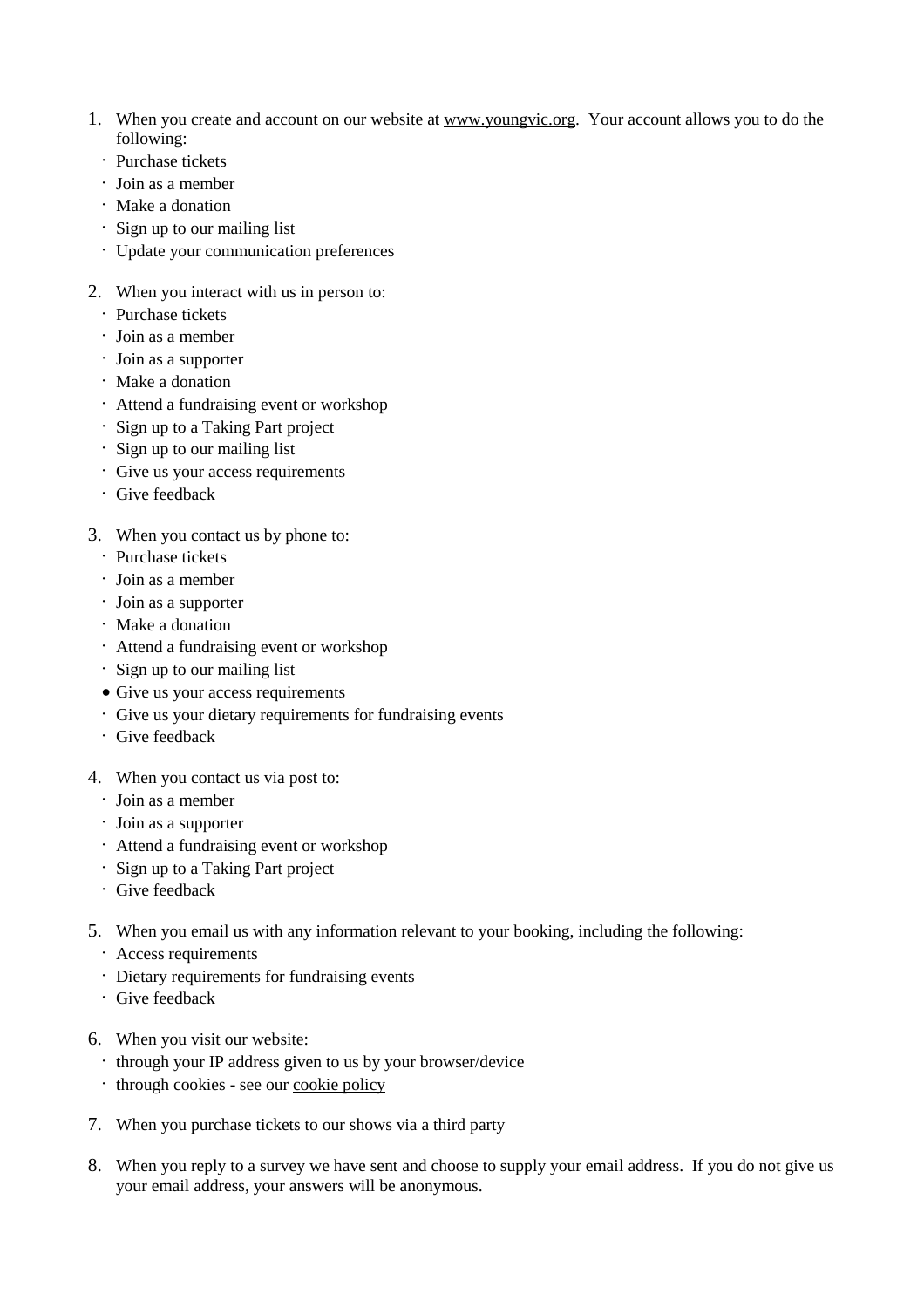## 9. Via Social Media

We may collect some personal data (name, address, phone number, booking details) when you enter competitions or give us booking details for customer support through social media. We also collect and track anonymised data on our social media audiences to better understand the 'groups' of people who engage with us online. We use this to ensure we engage with audiences and groups of people who are new to us.

10. Via publicly available information such as:

- · Google
- · Companies House
- · Charities Commission
- · Donor Boards
- · Information published in articles / newspapers
- 11. Via CCTV footage when you visit our venue

We use CCTV recording equipment in and around our premises for monitoring and security purposes in line with CCTV guidelines.

12. Via filming and photography in our public spaces.

We will always put up notices when filming or taking photographs and give individuals the option to not be captured.

We may collect any of this information from a person working on your behalf with your consent such as a personal assistant.

# **What types of information do we collect and where from?**

We only collect information that's necessary to carry out our business or to deliver our charitable objectives. The more ways you engage with us as an organisation, the more data we will require in order to provide the necessary services required. There are occasions where you can choose to not provide us with the information we require, but this will then impact the service we are able to provide.

The information we may collect from you is as follows:

- · Prefix and full name
- · Gender
- · Email address
- · Billing address
- · Phone number
- · Date of birth
- · Age range (survey only)
- · Ethnic origin (survey only)
- · Payment card details please note we do not save these details and therefore only retain the last four digits of your card in our database
- · Delivery address
- · Bank details for direct debit instructions
- · Access requirements
- · Whether you identify yourself as having a disability (survey only)
- · Dietary requirements (for fundraising and press events only)
- · Contact preferences
- · Emergency contact details (for project participants only)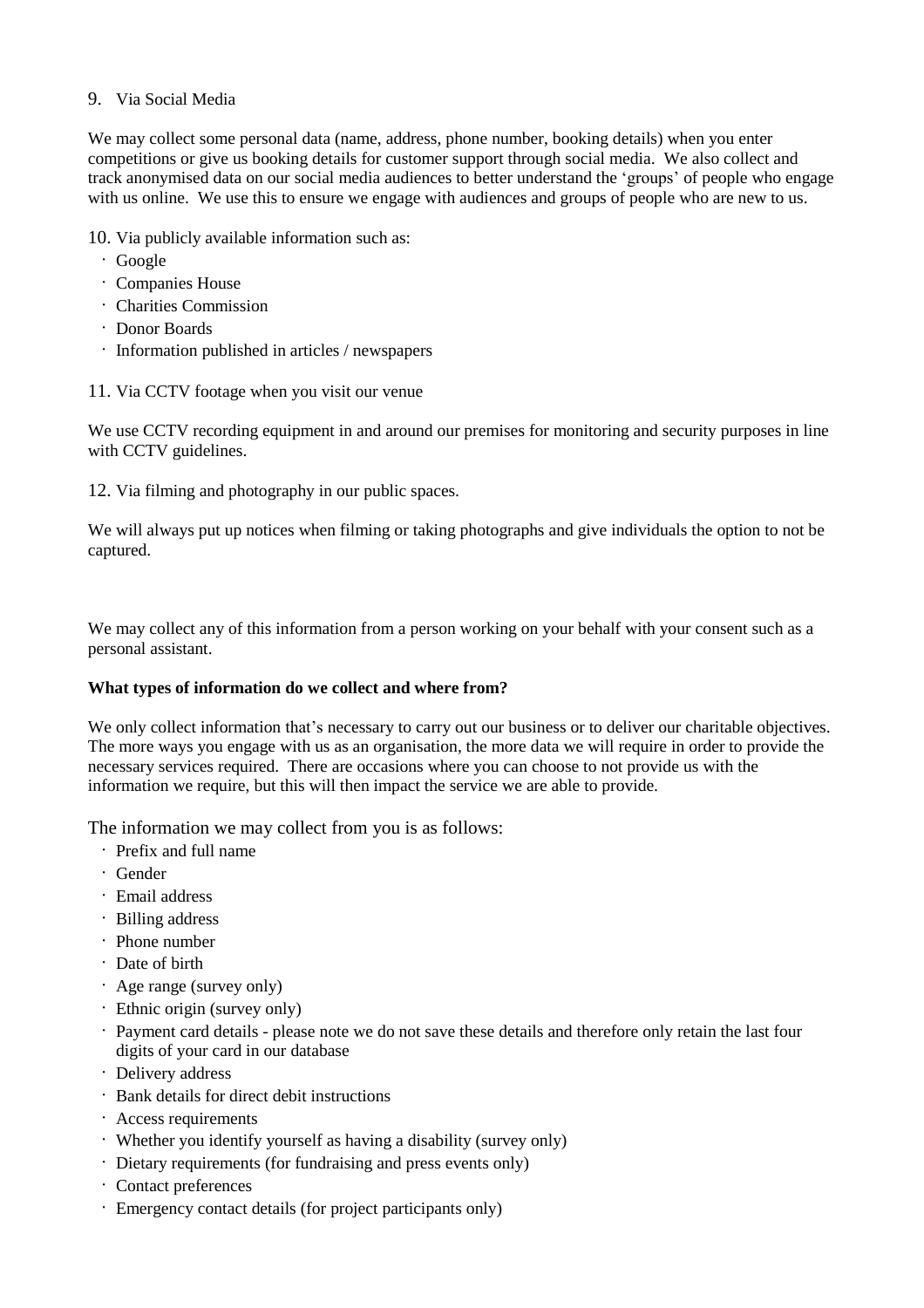- · Borough (for project participants only)
- Job information
- Imagery (CCTV, photography and video)

This is not an exhaustive list and we may retain different types of information for different individuals based on the service we are providing. For information on how long we retain your data for, refer to the 'how we protect data' section of this policy.

We also keep a record of your interactions with us in our database, such as what shows you have purchased tickets to, when you have had an active membership, any projects you may have participated in or supported and whether you have received, opened or clicked through any emails we may have sent.

We also may collect an automatically populated IP address when you use our website or email service. This public IP address is a unique number which allows a computer, group of computers or other internet connected device to browse the internet. The log file records the time and date of your visit, the pages that were requested, the referring website (if provided) and your internet browser version. This information is collected to help diagnose and manage the website, to audit the geographical make-up of users, and to establish how they have arrived at the website.

We do use cookies which retain information about your online behaviour, preferences and settings. For more information, please refer to our cookie [policy.](https://www.youngvic.org/cookie-policy)

### Third Parties

We may also obtain your data from third parties, such as organisations with which we enter into a coproduction. These organisations should not pass on your data to us without your knowledge and only if it is required in the performance of a contract. The third party will require your permission in order to share your data with us for marketing purposes and we will always notify you within 30 days of receipt of your data. You should check their Privacy Policy when you provide your information to understand fully how they will process and safeguard your data.

### Social Media

Depending on your settings or the privacy policies for social media services like Facebook, Instagram or Twitter, you may give us permission to access information from those accounts or services, such as your behaviour on these services and across our site. The majority of this behaviour is anonymised. For more information on how to control your privacy settings for these services, go to the following links:

Facebook **Twitter** Instagram Snapchat YouTube Pinterest Soundcloud

### Information Available Publicly

We may collect information such as job history, trusteeship, political preferences, locality and philanthropic activities from places such as Companies House, Google, 192.com, and information that has been published in articles / newspapers.

**Why do we collect your personal information and how do we use it?**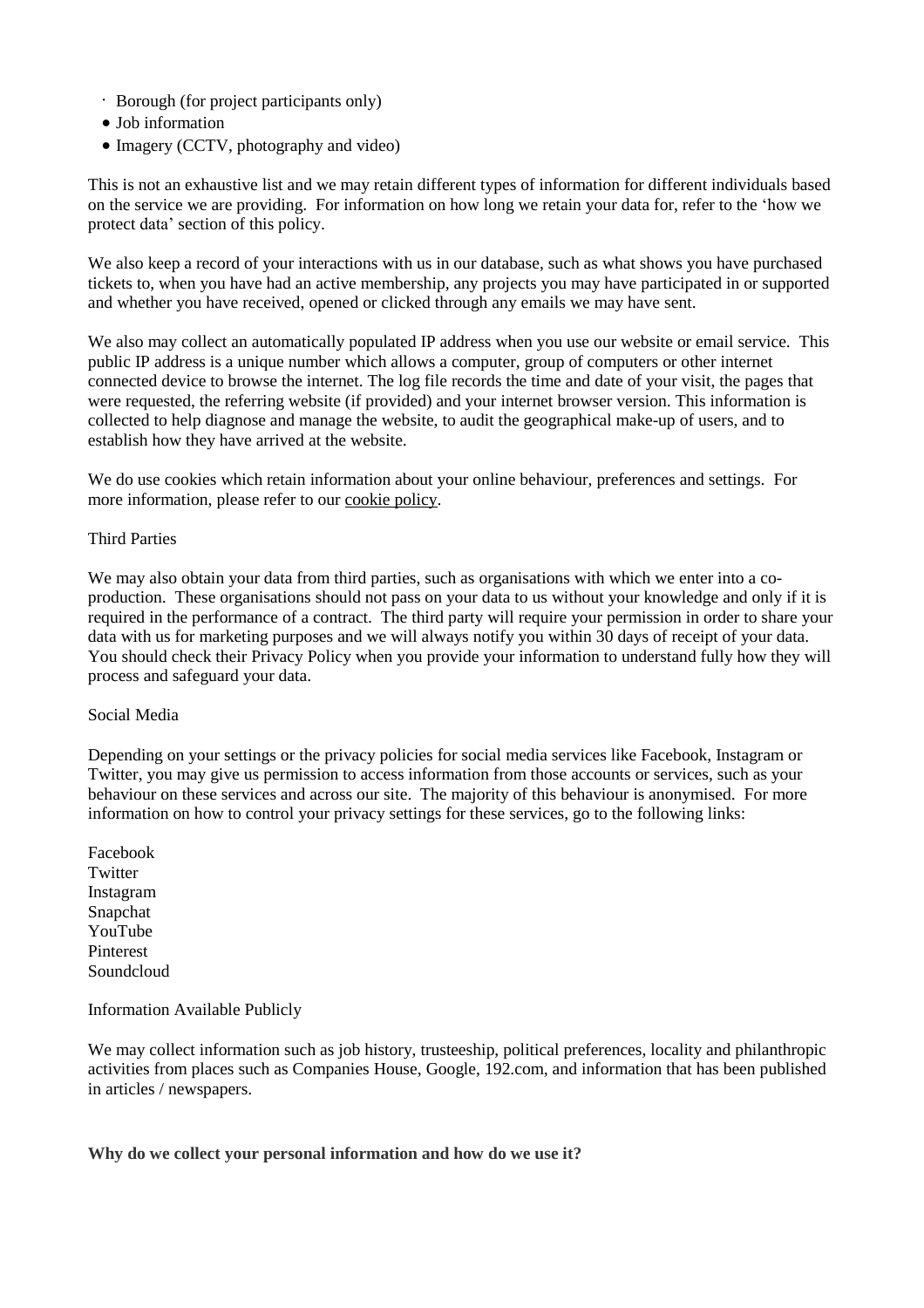The main way we use your information is to provide the services you've requested. We also use your information to help us better understand our audience's needs and to inform you about Young Vic news. We will only contact you electronically about non-contractually related information when we have your consent to do so.

In more detail, we collect your information:

# **To carry out our business and to provide a service or carry out a contract with you:**

- · To fulfil ticket, merchandise, donation and membership requests.
- · To invite you to events or book corporate workshops as per your membership or sponsorship benefits.
- · Process payments. Please note that the Young Vic does not store any credit card or other payment information once the transaction has been completed.
- · Provide the best possible customer services and to help us with internal administration.
- · Contact you with important information relating to your booking or purchase, such as confirming your order, reminding you of an upcoming performance you've booked for or letting you know about cast changes or building works that may affect your visit.

**Where we have your consent to:**

- Send you updates via email about what's on, ticket or membership offers, and news
- · Email you about a specific topic you've requested to hear more on such as specific productions, our community work or opportunities to support our work.
- · Capture access requirements in order to ensure you have an enjoyable experience visiting our venue
- · Capture personally identifiable information through our post show surveys
- · Take pictures of you as a participant on a project
- · Advertise via digital advertising platforms about what's on, offers and news
- · Share your details with other arts organisations who have co-produced work you may have seen at or in collaboration with the Young Vic. These organisations should contact you to let you know how they collected your data and to check that you're happy to hear from them. You will always be able to opt out of their communications by contacting them directly.

# **Where we have a legal obligation to:**

- · Use CCTV recording equipment in and around our premises for monitoring and security purposes.
- · Detect and reduce fraud and credit risk.

# **Where we have legitimate interest to:**

- · Learn about your interests and preferences so that we can contact you with information that is relevant to you.
- · Help us target our marketing and development communications and adverts so that they're more relevant to you.
- · Send relevant invitations to events, press night or other fundraising opportunities via post or phone if we believe this would be of interest.
- · Receive data from our third party ticketing agents in order to process your booking on our ticketing system
- · Use your pseudonymised details to show you advertising on such Social Media platforms as Facebook and Instagram or via other third party advertising that may appear on other websites you use. The information shared with these platforms is pseudonymised to protect your personal data.
- Classify our audience into groups or segments, using booking and publicly available information. These segments help us to understand our audience better and ensure we're sending relevant messages to each group. We may use third party processors to help achieve this. We also submit these anonymously as part of reporting to fundraising and public funding bodies (such as Arts Council England).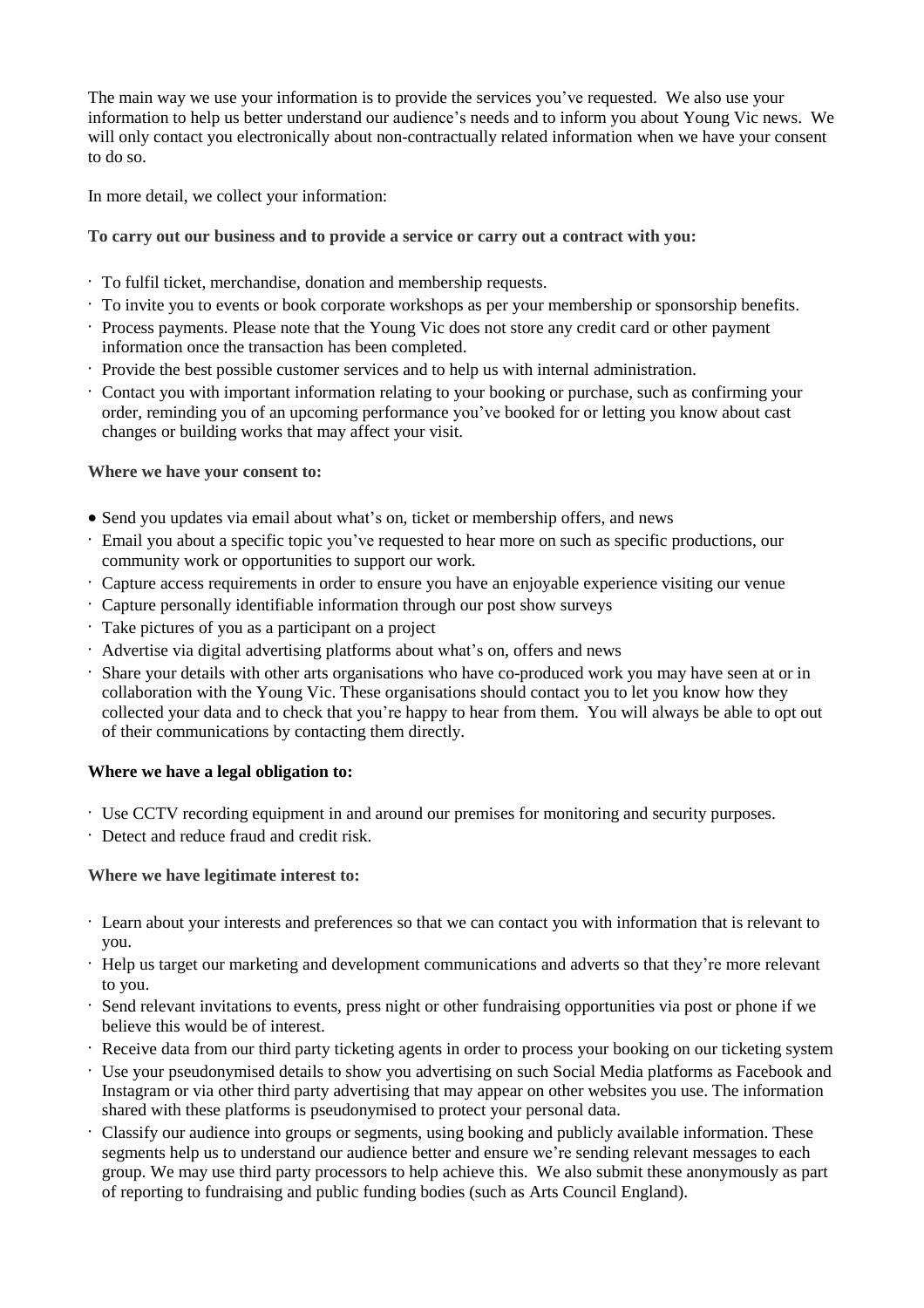- · Participate in the Audience Finder initiative or other initiatives as required by our Arts Council England NPO funding. This initiative builds an aggregate picture of local and national audiences across all Arts Council England National Portfolio Organisations. Their tools allow us to understand how our audience in a local and national context and helps us to identify new audience opportunities.
- Measure and understand how our audiences respond to a variety of marketing activity so we can ensure our activity is well targeted, relevant and effective.
- · Analyse and continually improve the services we offer including our artistic output, our website and our other products.
- · Ensure we are maximising our ticket sales wherever possible.
- · Film and photograph the spaces in our building. We will always give prior warning through signage in the spaces and a way to alert staff if you would rather not be captured.
- · Help us run the test version of our website and CRM system that we use internally to pilot new features and ensure the smooth running of our customer services.
- · Enable us to fundraise effectively because we are a charity. For further information, see the below section.

## **For our fundraising and to ensure we are providing appropriate opportunities for people to support our work, should this form of engagement be of interest.**

We are a registered charity and we rely on charitable support to maintain our work as a world leading home for innovative theatre artists, and to create opportunities for audiences of all ages and backgrounds to experience live performance of the highest quality.

We are committed to fundraising best practice and abide by the Fundraising Regulator's key principles and behaviours of a fundraising organisation: to be legal, open, honest and respectful. We undertake to comply with relevant law and regulations, including the Proceeds of Crime Act, Data Protection, Tax and Gift Aid legislation and Charity Commission guidance.

Every year, we need to raise approximately one third of our income from voluntary donations to deliver our work. To do so, we aim to better understand both our audience's engagement with the Young Vic to ascertain any potential interest in supporting us further, and to identify potential future audiences and prospect individual, corporate and trust and foundation supporters through specific research.

We will do this in a number of ways:

### 1. Current audience

We will seek additional information from a small number of our audience, including Young Vic booking patterns, individual connections, business network information and publicly available information relating to: residential location, wealth and assets, family (not including information about children unless given personally or made public by the individual concerned), career, donations to other organisations (including political parties where they are made public by the individual), hobbies and interests to create a profile of their interests and preferences.

This helps us understand the background and interests of the people who are currently engaging with our work and may subsequently choose to support us, enabling us to make appropriate invitations and requests for donations to those who may be able and willing to give. We may also use publicly sourced information and images to help identify individuals who attend our special events, and we may send information about upcoming events, workshops, talks and other invitations, if we believe these may be of interest. These could include opportunities to get closer to our work by joining our Friends and Good Friends Scheme, Soul Mates and corporate membership groups or corporate sponsorship, trust and foundation support or other relevant fundraising initiatives.

### 2. Current donors

We will ask all individual donors at our Soul Mates level and above for their consent for us to email them specific fundraising email communications, or email them invitations as per the benefits of their engagement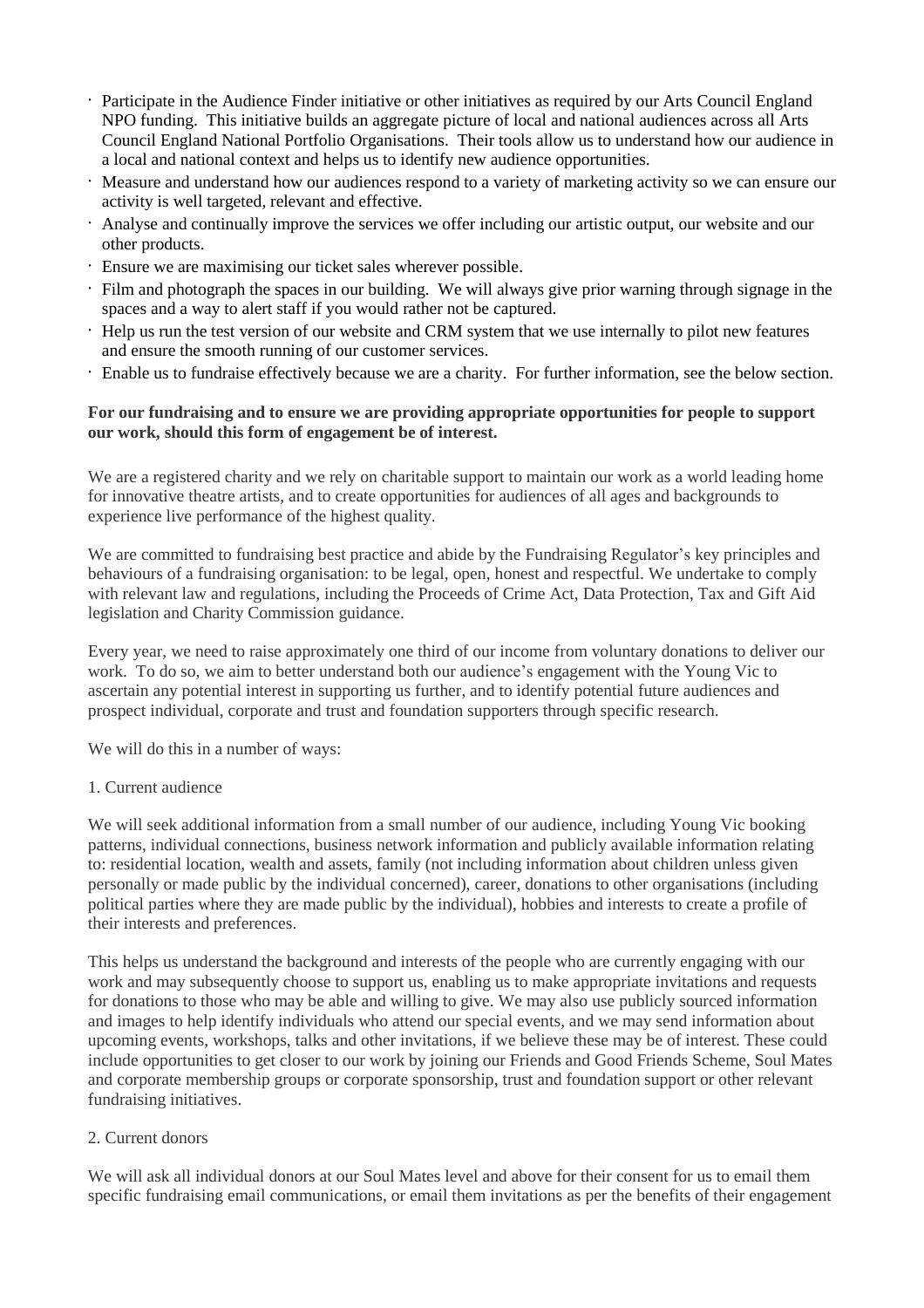with us. We will always endeavour to tell them about the aspects of our work that we think are most relevant to their interests, including ways to support our artistic program, our artist training programs and the work in our community.

As part of Soul Mate benefits we ask for permission or preference for accreditation in programs, online in our annual review and on thank you panels in our building. We respect the rights to anonymity if the donor so requests. Our aim is to always to ensure our communications to our supporters are personal, relevant and timely, and designed to provide the most rewarding engagement with our work. Our donors tell us that tailored and relevant communication is a priority for them - we consistently review this (through methods such as asking for feedback and occasional telephone campaigns) to try and make sure we're getting this right.

We will also ask for all Friends and Good Friends consent to receive specific fundraising digital communications.

If you wish to receive fundraising communications via email, we encourage you to sign up to our mailing list and update your opt in preferences. You can also do this by telling our Welcome Team or Development Teams over the phone or in person.

We respect anyone's right to withdraw their consent from this form of electronic communication and once informed of a preference change, we will cease this form of contact.

#### 3. Prospect research

We will use research from a number of different publicly available sources to identify potential supporters and their interests in addition to those of our current supporters, aiding us in our fundraising activities. This may include newspaper websites and archives, housing market websites and the electoral roll as well as official websites of companies, charities and other arts organisations. In addition to this research we also make use of company, director and shareholder information from publicly available, officially registered information providers, such trustfundraising.org, LinkedIn and 192.com**.**

If we have identified a specific company or trust and foundation through this research that we believe may be interested in supporting our work, we may contact the people specifically connected to these bodies via publicly available contact information, such as a relevant work email address. If we identify an individual, we may contact them via phone or by post. As a charity, we believe that this in the legitimate interest of our fundraising needs. We will always ensure we conduct an appropriate legitimate interest assessment to ensure that we are not infringing on your rights.

The Development Department monitors potential donations and corporate partnerships for compliance and risk. Final decisions may be escalated to the Board of Trustees. It is our Board's responsibility to act in the best long-term interest of the Young Vic and to act prudently when deciding to accept or refuse voluntary contributions. The Board will refuse a gift if it can reasonably conclude that its acceptance would be more likely to be detrimental to the organisation than its refusal.

#### **Who do we share your information with?**

The Young Vic will never share, sell, rent or trade your personal information to any third parties for marketing purposes without your prior consent. We will ask for your consent to share personal information with organisations we have co-produced work with that you may have seen in our theatre or in collaboration with the Young Vic at another venue. These requests will be specific to the individual organisation so that your consent decision is informed.

We use a number of data processors in order to help us provide the services you request. These organisations are obligated to act on our instruction in relation to their use of your personal data and do not have any control over your data in their own right. We make sure anyone who provides a service for the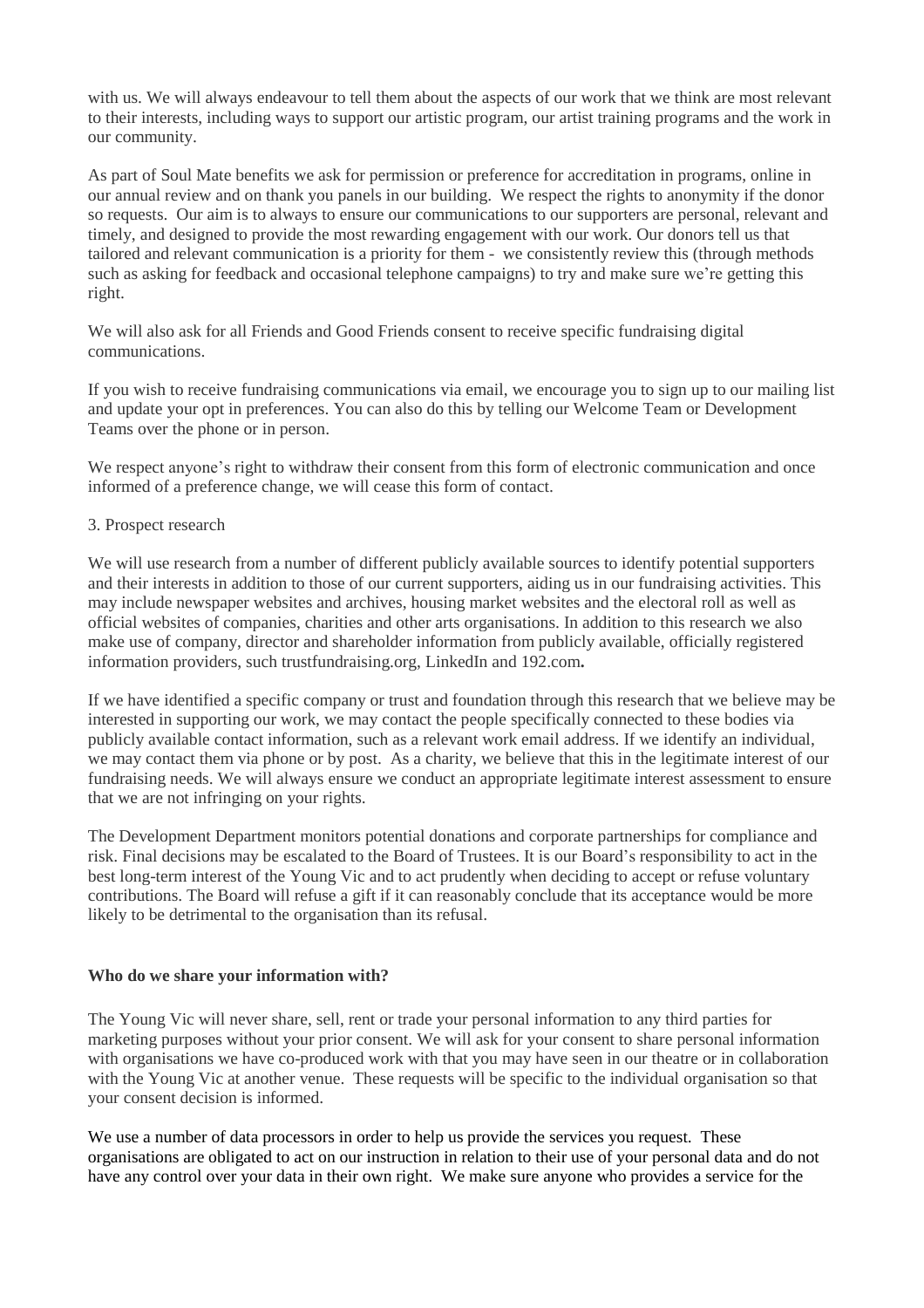Young Vic enters into an agreement with us and meets our standards for data security. They will not use your data for anything other than the clearly defined purpose relating to the service that they are providing.

Examples of what data we may share and/or who we may share it with are as follows:

- · Name on card, credit card number, billing address, CVV amount of transaction and order number with Mastercard Payment Gateway in order to process credit card transactions
- · Name on bank account, bank account number, sort code, amount of direct debit, frequency and customer number with Rapidata in order to process direct debit transactions
- Name, address, sort code and account number with Bottomline in order to complete modulus and know your customer checks
- · Name and email address with Wordfly in order to produce e-marketing campaigns and pre & post show emails (e-marketing campaigns require consent)
- · Order details, which may include your name and address, with external ticketing providers where we are selling tickets to shows that will be fulfilled by the third party.
- · Service providers who aggregate data in order for us to do benchmark reporting across the industry, specifically:
	- · The Audience Agency for the purposes of the Audience Finder initiative. For more information on the data they collect, please refer to the following links on their website:
	- · https://audiencefinder.org/audience-finder-privacy-notice/Purple Seven in order to benchmark our organisation against other subsidised and commercial venues. This allows us to gain a further understanding of our audience's behaviour and gives us insight into potential new audiences
- · List of major donors to funding bodies (we always respect anonymity where requested)
- Named third party organisations if you ticked the relevant opt-in box when you purchased tickets. In these instances, we may supply your personal information to that specific organisation only
	- We will only supply full name and email address in these data shares and only with your consent
- Other organisations such as competition organisers if you choose to take part in such activities that need administration by third parties and you choose to opt in for contact from those organisations
	- We will only supply full name and email address in these data shares and only with your consent
- · Any answers you give in one of our post-show surveys via Survey Monkey. For more information on how Survey Monkey protects your data, refer to their privacy policy https://www.surveymonkey.co.uk/mp/legal/privacy-basics/
- · Third party advertisers (such as Facebook or Google) to help us identify customers similar to our audience or to serve adverts they deem relevant to you on third party websites. The information shared with these advertisers is pseudonymised to protect your personal data.
- Our ticketing system provider Tessitura who provide support should our ticketing system require maintenance
- · Where required to do so (for example, if required to do so by the 'know your donor' principles under charity law or a court order), or when requested by the police or a regulatory or government authority investigating illegal activities

The Young Vic is not responsible for the privacy notices and practices of other websites even if accessed using links from www.youngvic.org and recommends that you check the policy of each website you visit and contact its owner or the Data team if you have any concerns or questions.

Despite all our precautions, no data transmission over the internet is 100% secure. So, we cannot guarantee the security of any information which you disclose to us and so wish to draw your attention to the fact that you do so at your own risk.

# **How do we protect your data?**

The Young Vic is committed to protecting the personal information you entrust to us. We adopt robust and appropriate technologies and policies, so the information we have about you is protected from unauthorised access and improper use e.g. your online account is encrypted and our own network is protected.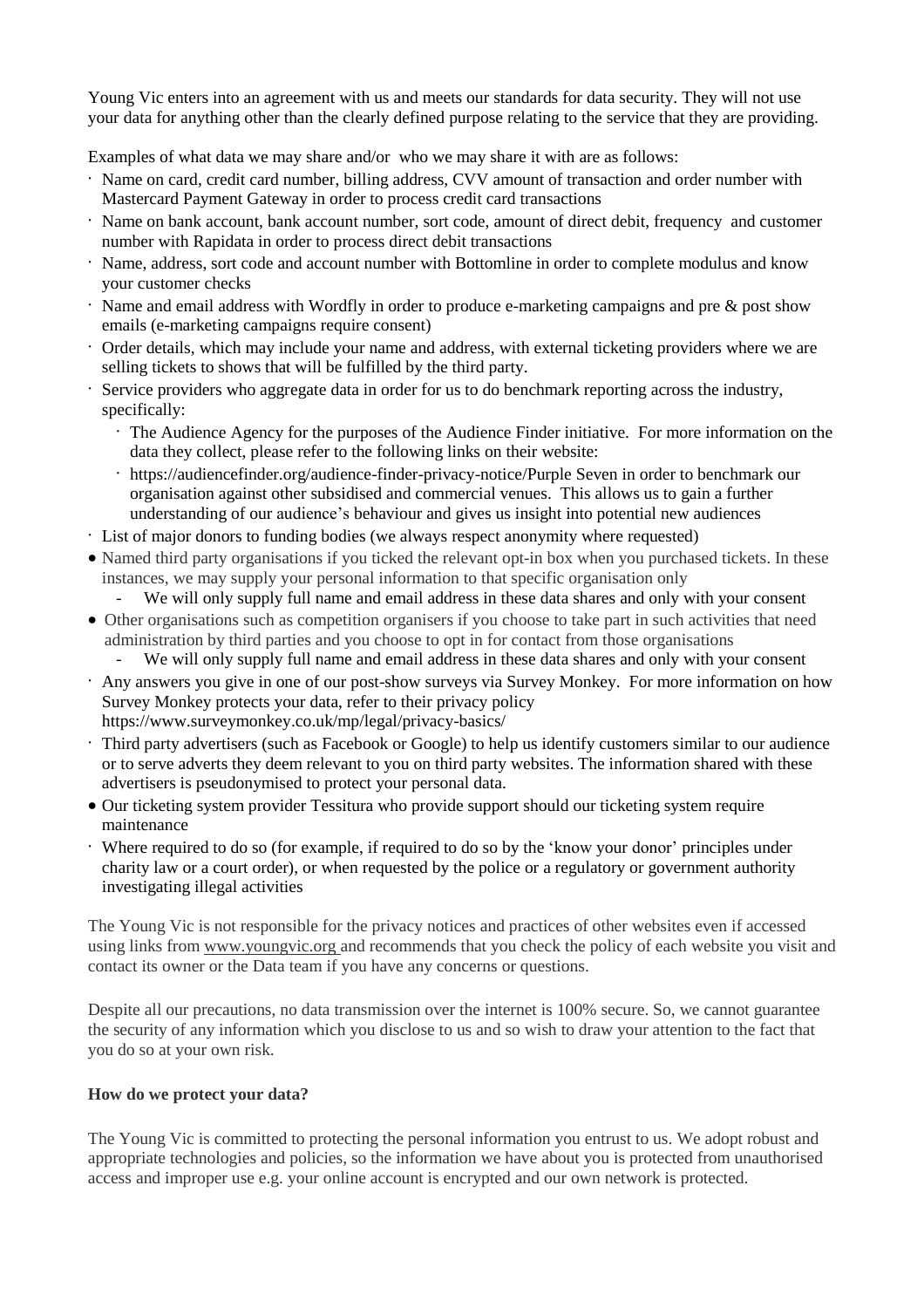As part of the services offered to you through the Young Vic website, the personal information you provide may be transferred to countries outside the European Economic Area (EEA). By way of example, this may happen if any of the computer servers used to host the website are located in a country outside of the EEA. If the Young Vic transfers your personal information outside of the EEA in this way, we will take steps to ensure that your privacy rights continue to be protected as outlined in this privacy notice.

The Young Vic may transfer your data to the USA to organisations such as Facebook, Google or Wordfly. The USA has weaker data protection laws than that of the EEA and therefore we will ensure that only organisations who are a part of the EU privacy shield initiative will handle your personal information. More details on this certification can be found at [www.privacyshield.gov/welcome](https://www.privacyshield.gov/welcome)

We will keep your information only for as long as is reasonably necessary for the purposes set out in this privacy notice and to fulfil our legal obligations. We will not keep more information than we need. The retention period will vary according to the purpose, for example if purchasing a ticket only, we will typically keep your data for up to ten years from the date of your last point of engagement whereas if you have become a supporter of the Young Vic, we will hold your details indefinitely. For further information about how long we will keep your information, please contact the Data Team using the contact details outlined in this notice.

If you ask us to stop sending direct marketing communications to you, we will retain the information required (e.g. name, address or email address) to ensure we adhere with such requests.

## **What are your rights?**

You should find it easy to access and amend the personal information that we hold on you, or request that we stop contacting you. It's your data and we want to make sure you feel in control of it.

If you have an online account with us, you can amend your personal details and email contact preferences at any time. Simply sign in on the web site and access your account by selecting your name at the top of the page.

Or, if you prefer, you can contact us by phoning, emailing, or writing using our contact details below.

Every email we send to you will include details on how to change your communications preferences or unsubscribe from future communications.

You can request full details of personal information we hold about you under the Data Protection Act 1998, or after 25 May 2018, The General Data Protection Regulation, by contacting the Data Team. Please send a description of the information you would like to see, together with proof of your identity to data@youngvic.org.

At any time you have the right to ask the Young Vic to amend or to stop how it uses your personal information including for marketing purposes. You can do this by signing in to the website and accessing your account details or if you don't have an account or if you prefer to, you can contact us by phoning, emailing or writing using our contact details below.

You have the right to get information held about you by us corrected. If you have any concern about the accuracy of your personal data, please let us know using the below contact details.

If you would like us to remove the personal information we hold about you, please contact us using the below contact details.